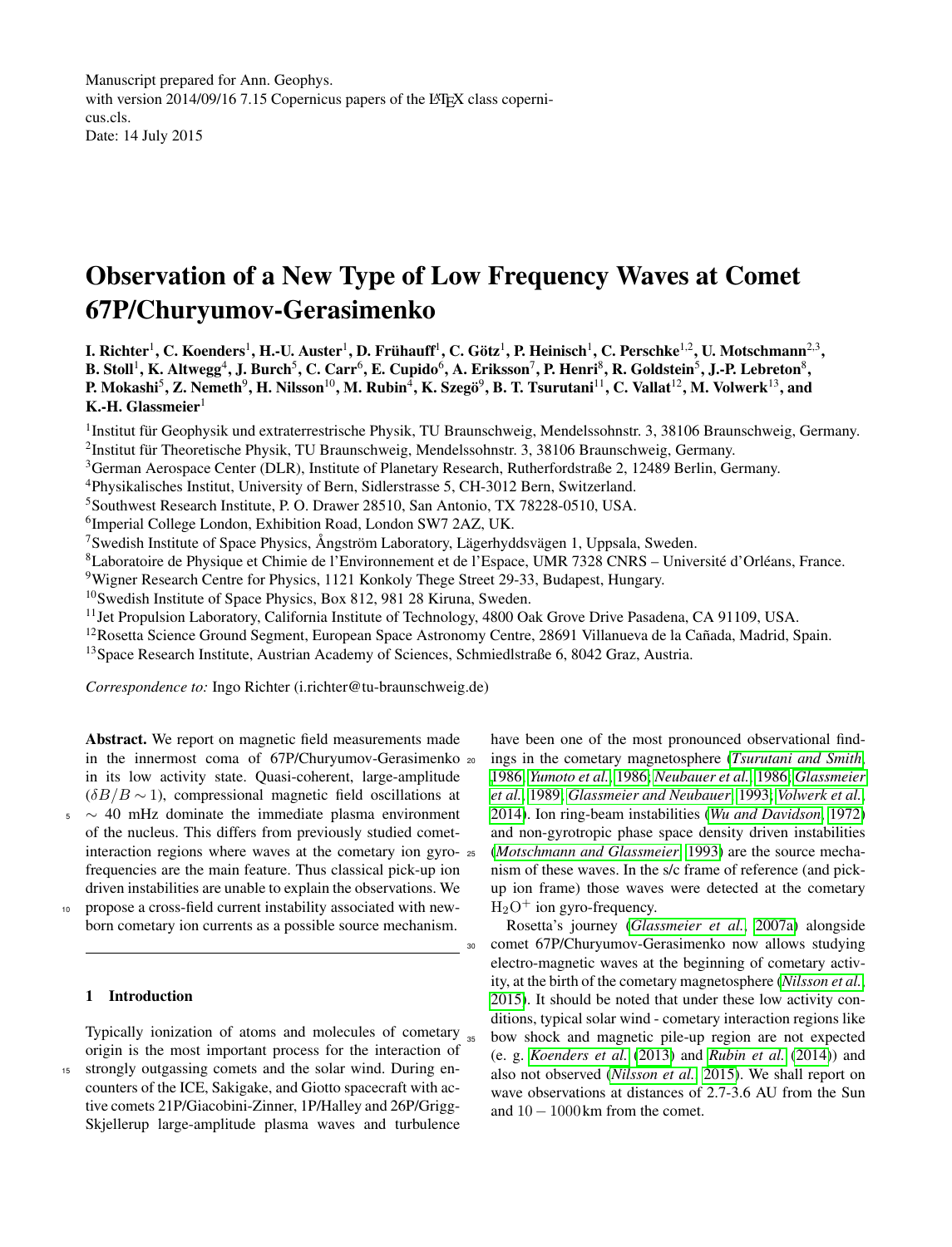#### 2 Mission and Instrumentation

Rosetta arrived at 67P/Churyumov-Gerasimenko on August 6, 2014 at a heliocentric distance of 3.6 AU. The spacecraft was initially put into a ∼100 km orbit around the comet's nucleus. Observations reported here are limited to the dayside

- $45$  inner coma and sampled over a time span of a ∼4 months (from August to November 2014). Using measurements of the Rosetta Orbiter Spectrometer for Ion and Neutral Anal[y](#page-4-12)sis Cometary Pressure Sensor (ROSINA COPS) (*[Balsiger](#page-4-12) [et al.](#page-4-12)*, [2007\)](#page-4-12) the cometary activity at this heliocentric dis-<sup>50</sup> tance was determined to be below  $4 \times 10^{26}$  s<sup>-1</sup>. This produc-
- tion rate is 2-3 orders of magnitude lower than at any other previous cometary encounter where pick-up ion waves were detected  $(8 \times 10^{29} \text{s}^{-1})$  at 1P/Halley down to  $7 \times 10^{27} \text{s}^{-1}$  at 26P/Grigg-Skjellerup) (cf. *[Richter et al.](#page-4-13)*, [2011\)](#page-4-13).
- <sup>55</sup> The Rosetta orbiter is equipped with a suite of plasma instruments, the Rosetta Plasma Consortium (RPC) set of particle and field sensors (*[Carr et al.](#page-4-14)*, [2007\)](#page-4-14). RPC-MAG, the tri-axial fluxgate magnetometer system (*[Glassmeier et al.](#page-4-15)*, [2007b\)](#page-4-15), consists of two sensors mounted on a 1.5 m boom,
- <sup>60</sup> separated by 0.15 m. The short boom length implies that the spacecraft is heavily contaminating the magnetic field measurements. At this stage of the investigation it was not possible to completely remove these quasi-static spacecraft bias  $\frac{1}{95}$ fields from the measured magnetic field values. The dynamic
- 65 range of RPC-MAG is  $\pm 16,000$  nT, its resolution 0.03 nT. Although the magnetometer is capable of acquiring the magnetic field measurements with sampling rates up to 20 Hz the data presented here correspond to the instrument's normal operational mode, i.e. sampling rate of 1 Hz, that is suf-
- <sup>70</sup> ficient for the purposes of our investigation. The magnetic field observations are represented in a Comet-centered Solar EQuatorial (CSEQ) coordinate system. The  $+X$  axis points from the comet to the Sun, the  $+Z$  axis is the component of  $105$ the Sun's north pole of date orthogonal to the  $+X$  axis, and
- $75$  the  $+Y$  axis completes the right-handed reference frame. The origin of the coordinate system is the comet's center of mass.
	- The Rosetta Ion and Electron Sensor (RPC-IES) (*[Burch](#page-4-16) [et al.](#page-4-16)*, [2006\)](#page-4-16) and the Ion Composition Analyzer (RPC-ICA) (*[Nilsson et al.](#page-4-17)*, [2006\)](#page-4-17) provide information on cometary
- <sup>80</sup> ions produced in the coma of 67P/Churyumov-Gerasimenko. Observations of the neutral gas number density made by ROSINA COPS are used as well.

## 2.1 Observations

Upon arrival at the comet on August 6th, 2014 RPC-MAG <sup>85</sup> started to detect large-amplitude, quasi-coherent magnetic field fluctuations. During the aforementioned observational period, we have been able to collect ∼3000 cases of wave activity with typical frequencies of ∼40 mHz. Figure 1 shows an example of these waves. The wave activity is clearly vis-

ible in all three components. Peak-to-peak amplitudes are of the order of 4 nT, which is about twice as large as the am-



Figure 1. Example of magnetic field observations made onboard the Rosetta spacecraft on September 10, 2014, 23:45-23:55 UTC. The position vector of the spacecraft in the Comet-centered Solar EQuatorial (CSEQ; details see text) coordinate system was  $(3.9,-20.6,20.4)$  km.

bient solar wind magnetic field at this heliocentric distance. The oscillations are neither purely transverse nor purely compressional.

<sup>95</sup> A preliminary minimum variance analysis between August and November 2014 does not show any preferred direction of wave propagation, neither with respect to the solar wind flow nor with respect to the mean magnetic field direction. A full discussion of the minimum variance analysis results will be presented elsewhere. As only single point observations are available, because only the ROSETTA orbiter magnetometer was operating and the Lander was still attached to the orbiter, no information about a typical wavelength can be inferred at this time.

The quasi-coherent nature of these fluctuations is also clearly visible in power spectral density distributions (Fig. [2\)](#page-2-0). The steep spectral slope at frequencies beyond the peak frequency is not uncommon for the observations at 67P/Churyumov-Gerasimenko; typical spectral slopes are between -3 and -5. The wave spectra typically exhibit a single peak structure as shown in Fig[.2.](#page-2-0)

The peak frequencies exhibit a Rayleigh-type distribution grouped around 40 mHz (Fig. [2\)](#page-2-0). Further statistical analyses do not show any clear correlation of the peak frequen-<sup>115</sup> cies with the ambient magnetic field magnitude. Such a correlation would be expected if the observed frequency coincides with the local proton gyro frequency  $f_{\text{D}}$  ( $f_{\text{D}} \sim 40 \text{ mHz}$ with B=2.5 nT) Though the agreement between the peak frequency of the Rayleigh type distribution and the local gyro frequency is striking, we like to argue, that the observed waves are not in proton cyclotron resonance as a clear correlation between magnetic field magnitude and frequency is missing.

Wave activity was first observed by the RPC-MAG instrument at a dayside distance of approximately 100 km from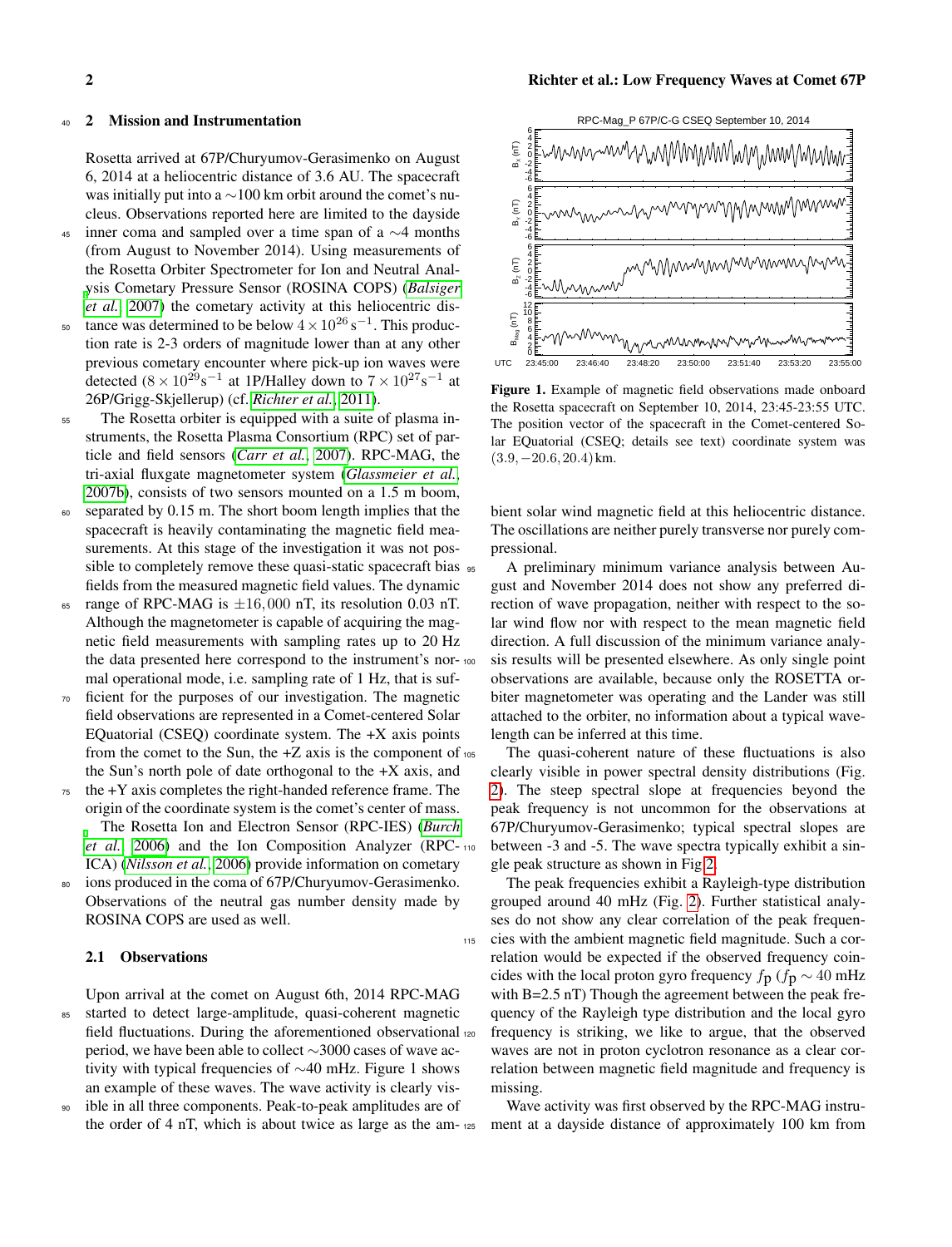

<span id="page-2-0"></span>Figure 2. Example of a spectrum of magnetic field fluctuations observed in the innermost coma of 67P/Churyumov-Gerasimenko on October 10, 2014, 10:40-10:57 UTC (CSEQ position vector  $(-0.3,-10.1,-1.7)$  km). The power spectrum has been calculated by application of a standard FFT routine to a 17 min time interval. A box car window is used to average in the frequency domain. 18 degrees of freedom are used. The inset shows the distribution of peak spectral frequencies in the period August - November 2014. The confidence interval is shown in the bottom right corner.

the nucleus and steadily increases up to a distance of 30 km (Fig. [3\)](#page-2-1). Hourly trace spectral densities have been integrated over the frequency range 30 - 80 mHz and divided by twice the vacuum permeability to determine the magnetic energy

- <sup>130</sup> density of the observed fluctuations. Closer to the nucleus the magnetic energy density seems to saturate. The spread of the distribution at around 20 km and 30 km is caused by Rosetta's trajectory with respect to the comet. During the first months after arriving at the comet the spacecraft has often 135 been positioned in the so-called bound orbits with a fixed 170
- [d](#page-4-18)istance to the nucleus, mostly in the terminator plane (*[Häs](#page-4-18)[sig et al.](#page-4-18)*, [2015\)](#page-4-18). Hence, more observations are made at these distances. The wave activity variations at constant distance are caused by temporal variations of the neutral gas density
- <sup>140</sup> produced by localized gas sources on the nucleus' surface and modulated by the comet's rotation (*[Hässig et al.](#page-4-18)*, [2015\)](#page-4-18), leading through the ionization of cometary neutrals to temporal variations of the cometary plasma density. The variations also reflect a dependence on solar wind variations as well
- <sup>145</sup> as elevation and azimuth angle of Rosetta's position. Future work is planned to separate these dependencies. For the range 30 - 100 km the spatial variation of the magnetic energy density is found to be  $W \propto r^{-\alpha}$  with  $\alpha = 8.04 \pm 0.27$  (for a 95%) confidence interval  $\alpha \in [7.77; 8.31]$ , yielding a relative error <sup>150</sup> of 100 ∗  $\frac{\delta \alpha}{\alpha}$  = 3.3 %), equivalent to a quartic decrease of the

wave amplitude with distance.

Comparing wave intensity with the neutral gas number density as measured by ROSINA COPS exhibits a clear global relation between both quantities. COPS detected a



<span id="page-2-1"></span>Figure 3. Radial variation of the magnetic energy density of the low-frequency wave activity in the spectral range 30-80 mHz. The inset shows the radial variation of the density of cometary neutrals as measured by the neutral gas monitor COPS of the ROSINA instrument.

neutral gas number density N above its noise level also at a distance of about 100 km (Fig. [3\)](#page-2-1).The neutral density decreases as  $N \propto r^{-\beta}$  with  $\beta = 1.43 \pm 0.07$  (for a 95%) confidence interval  $\beta \in [1.36; 1.50]$ ). The deviation 100 \*  $\frac{\beta_{\text{theo}} - \beta_{\text{calc}}}{\beta_{\text{theo}}} = 28.5$  % from the theoretically expected value  $\beta$ <sub>theo</sub> 160  $\beta_{\text{theo}} = 2$  (*[Coates and Jones](#page-4-19)*, [2009\)](#page-4-19) is due to Rosetta first approaching from the afternoon side (45◦ phase angle) before moving to the terminator plane (90◦ phase angle) and therefore encountering different insolation conditions at the sub-spacecraft location.

Here only a global relation is discussed. More detailed analyses on the relation between neutral gas density and magnetic field variations are currently prepared, however, such studies require to consider the rotation of the nucleus with a period of about 12.4 hours as well as any inhomogeneity of the active regions.

# 2.1.1 Discussion and Possible Wave Source Mechanism

Comparing the radial variations of both the magnetic energy density W and the neutral gas density suggests an approximate global relation  $W \propto N^{-\gamma}$  with  $\gamma = 5.62 \pm 0.45$  (for a 95% confidence interval  $\gamma \in [5.17; 6.07]$ ). A more detailed correlation analysis between the individual values of both quantities at the same radial distance reveals a linear Pearson correlation coefficient  $r = 0.52$ . This correlation reflects the large spread of both wave energy and neutral gas density. As waves are generated locally under time-varying solar wind conditions and propagate within the inner coma this weak correlation is not surprising. Because the production rate of heavy cometary ions is proportional to the neutral gas density we conclude that wave activity in general is controlled by the cometary ion production rate.

The observed frequencies concentrate between 25-75 mHz (Fig. [2\)](#page-2-0). In the coma the local  $H_2O^+$  ion gyro-frequency is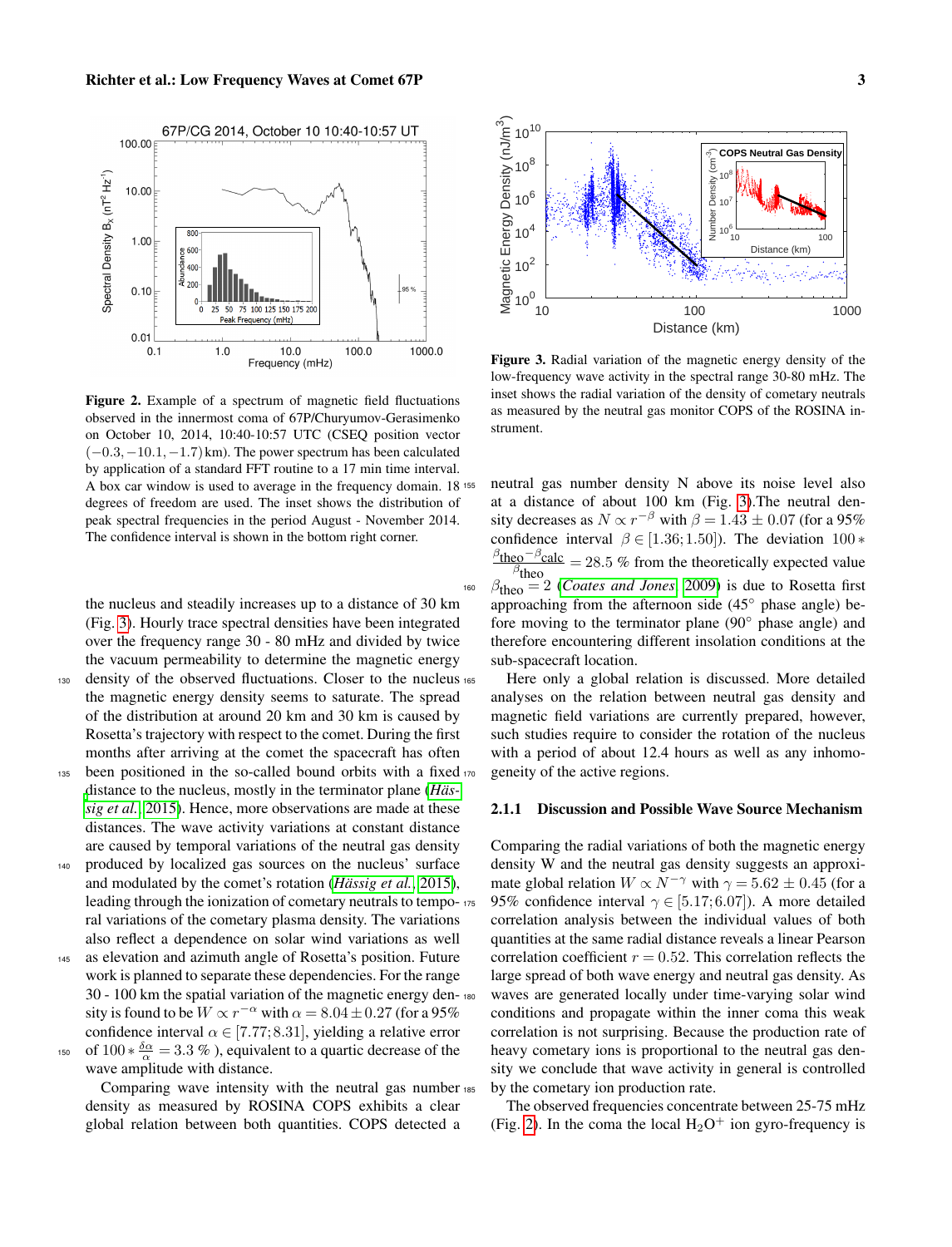in the range of  $0.8 - 3.2$  mHz. Thus, there are clear differences between the observed frequencies at the birth stage

- 190 of the cometary magnetosphere and the heavy ion cyclotron 245 frequencies as expected for well-developed cometary interaction regions. This points towards a new generation mechanism for the type of waves reported here for a weakly outgassing comet.
- 195 The size of the innermost interaction region is much less 250 than the Larmor radius of the newborn ions. The pick-up ion's initial velocity is about  $0.8 \text{ km s}^{-1}$ , acceleration by the interplanetary electric field  $E$  up to velocities  $|v|$  of a few tens of km s−<sup>1</sup> is observed (*[Nilsson et al.](#page-4-9)*, [2015\)](#page-4-9) by RPC-IES
- <sup>200</sup> and RPC-ICA. After ionization the newborn ions are moving transverse to the ambient magnetic field  $\boldsymbol{B}$  and the solar wind flow in the direction of the electric field, constituting a cross-field electric current density. The cometary ion motion is controlled by the electric field. Lorentz forces are not
- <sup>205</sup> yet important in this innermost coma region. The ratio of the electric force to the Lorentz force is of the order of the ratio of the gyro-period  $T<sub>G</sub>$  to the life time  $\tau$  of the newborn ions:  $|E|/|v \times B| \approx T_{\rm G}/\tau$ . Newborn cometary ions with  $\tau \ll 1$  $T<sub>G</sub>$  are essentially unmagnetized. Lorentz forces become im-
- 210 portant only on scales comparable and larger than a cometary 265 ion Larmor radius. Within distances to the nucleus smaller [t](#page-4-20)han a Larmor radius, that is in the Larmor sphere (*[Sauer](#page-4-20) [et al.](#page-4-20)*, [1998\)](#page-4-20), physical processes different from those generating the classical pickup-ion related ion cyclotron waves are <sup>215</sup> important.

A newborn water ion flux  $n \cdot v$  of at least  $10^{10} \text{ m}^{-2} \text{s}^{-1}$  has been observed by the RPC-ICA sensor (*[Nilsson et al.](#page-4-9)*, [2015\)](#page-4-9). Due to its limited field of view the actual flux will be higher. Assuming a flux density  $3 \cdot 10^{10} \,\mathrm{m}^{-2} \mathrm{s}^{-1}$  and single-charged

- ions the electric current density is estimated to be about  $j \sim$  275  $4.8 \cdot 10^{-9} \text{ A m}^{-2}$ . Electromagnetic instabilities attributable to such a cross-field current have been studied in the past (*[Chang et al.](#page-4-21)*, [1990;](#page-4-21) *[Sauer et al.](#page-4-20)*, [1998\)](#page-4-20), but not for conditions typical for the plasma situation at 67P/Churyumov-
- 225 Gerasimenko. Assuming that the cross-field current is driven 280 unstable, a transverse wave number  $k_{\perp}$  can be estimated using Ampére's law:  $k_{\perp} = \mu_0 \delta j / \delta B$ . With  $\delta j \sim j$  and  $\delta B \approx 1$ nT a value of  $k_{\perp} \approx 6 \cdot 10^{-6} \,\mathrm{m}^{-1}$  results, corresponding to a transverse wave length of 524 km. It should be noted that
- <sup>230</sup> this wave number component is transverse to the mean magnetic field as well as the cross-field current. The polarization of the observed waves is neither purely compressional nor purely transverse. This is a hint towards off-angle propagation. We therefore assume that all three components of the <sup>235</sup> wave vector are of comparable magnitude.

The wave length reported here is larger than the scale of the dayside inner coma where wave activity has been observed. However, the generation region is probably significantly larger. But as cometary interaction generated waves <sup>240</sup> at larger distances are buried in the pre-existing solar wind

turbulence, the signal was not detected by RPC-MAG. We need to await a further increase of the cometary activity to

see a further expansion of that region where cometary waves clearly standing out from the solar wind turbulence background.

The frequency of the unstable mode may be estimated using the beam mode dispersion relation (*[Chang et al.](#page-4-21)*, [1990;](#page-4-21) *[Sauer et al.](#page-4-20)*, [1998\)](#page-4-20)  $\omega \approx k_{\parallel} \cdot v$ , where  $k_{\parallel}$  is the beam parallel wave vector component and  $v$  the cometary ion beam velocity.

Using an observational estimate (*[Nilsson et al.](#page-4-9)*, [2015\)](#page-4-9) of the ion velocity  $v = 40 \text{km s}^{-1}$  we obtain an angular frequency omega  $\omega \sim 0.24 \text{ rad s}^{-1}$ , i.e a wave frequency  $f \sim$ 38 mHz.

This value is comparable to the observed frequencies.

It should be noted that the suggested wave source is not co-moving with the solar wind flow. The cross-field current source is due to freshly ionized cometary ions which are not yet moving with the solar wind velocity as they did not have time to be accelerated to solar wind speed on the time and distance scales we are looking at. The wave source is almost fixed in the nucleus frame of reference. Therefore, Doppler effects can be neglected as the Rosetta spacecraft is only slowly moving with respect to the nucleus ( $v_{s/c} \sim 1 \text{ m s}^{-1}$ ).

As the wave number is proportional to the current density perturbation,  $k \propto \delta j \propto nv$ , the dispersion relation provides the following approximate expression between wave frequency, ion density and ion velocity:  $f \propto nv^2$ . Assuming a constant electric field accelerating the particles, the ion ve-<sup>270</sup> locity shall increase linearly with distance. For an ion density decreasing with the square of the distance, the frequencies therefore should not exhibit any major dependence on distance, which is what we observe. Of course this is only a first conjecture stimulating future analysis.

Our model furthermore allows understanding the apparent saturation of wave activity at around 30 km distance: the newborn ions need to be accelerated to constitute a significant current and the waves need to grow. However, further detailed theoretical modelling is required to validate the conjecture of a cross-field current driven instability causing the newly detected low-frequency wave activity in the Larmor sphere of 67P/Churyumov-Gerasimenko.

*Acknowledgements.* The RPC-MAG and ROSINA data will be made available through the PSA archive of ESA and the PDS archive of NASA. Rosetta is a European Space Agency (ESA) mission with contributions from its member states and the National Aeronautics and Space Administration (NASA). The work on RPC-MAG was financially supported by the German Ministerium für Wirtschaft und Energie and the Deutsches Zentrum für Luft- und Raumfahrt under contract 50QP 1401. The work on ROSINA was funded by the State of Bern, the Swiss National Science Foundation, and by the European Space Agency PRODEX Program. Portions of this research were performed at the Jet Propulsion Laboratory, California Institute of Technology under contract with NASA. We are indebted to the whole Rosetta Mission Team, SGS, and RMOC for their outstanding efforts making this mission possible.